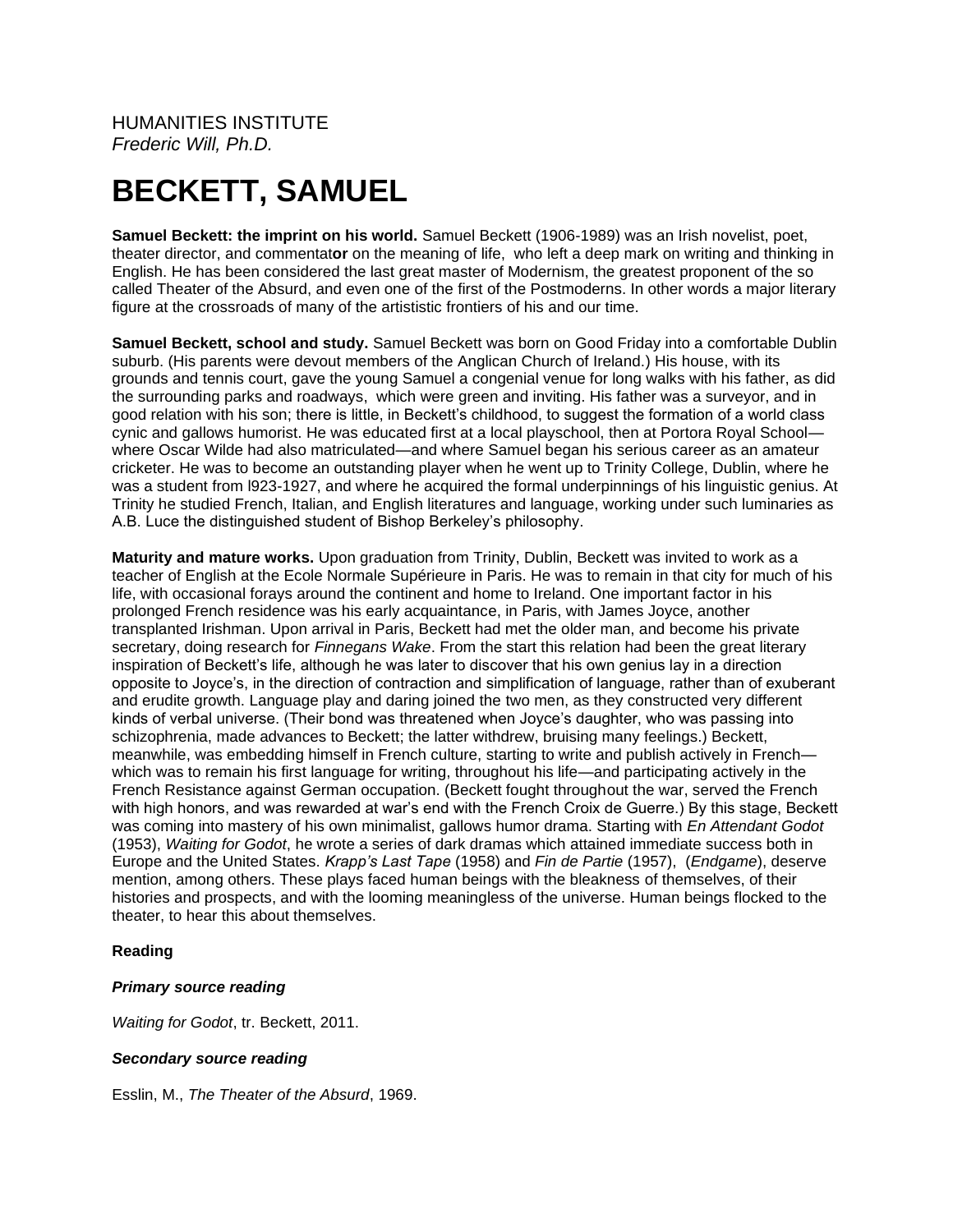# *Further reading*

Ricks, Christopher, *Beckett's Dying Words*, 1995.

# *Original language reading*

Kamyabi Mask, A., *Les temps de l'attente,* l999.

#### **Suggested paper topics**

What seems to you, upon looking into it, to have been the major influence of James Joyce on Beckett? Did Beckett not write as a minimalist, while Joyce expanded his text to the limits of the world? Was the bond between the two men their common sense of language, or was it their view of the world?

Does Samuel Beckett belong in our French writers' syllabus? He did, after all, write a lot in English, and translate some of his own French work into English. Is his inclusion here owing to the special value of the work he did in his writing in French? Or, amazing possibility, did he come to write French better than English?

# **Excerpt**

www.english-literature.uni-bayreuth.de/en/teaching/.../Sur-20c-read.do

#### *A country road. A tree. Evening.*

*Estragon, sitting on a low mound, is trying to take off his boot. He pulls at it with both hands, panting. He gives up, exhausted, rests, tries again.* 

*As before. Enter Vladimir.* **ESTRAGON:** (*giving up again*)*.* Nothing to be done. **VLADIMIR:** (*advancing with short, stiff strides, legs wide apart*)*.* I'm beginning to come round to that opinion. All my life I've tried to put it from me, saying Vladimir, be reasonable, you haven't yet tried everything. And I resumed the struggle. (*He broods, musing on the struggle. Turning to Estragon.*) So there you are again. **ESTRAGON:** Am I? **VLADIMIR:** I'm glad to see you back. I thought you were gone forever. **ESTRAGON:** Me too. **VLADIMIR:** Together again at last! We'll have to celebrate this. But how? (*He reflects.*) Get up till I embrace you. **ESTRAGON:** (*irritably*)*.* Not now, not now. **VLADIMIR:** (*hurt, coldly*)*.* May one inquire where His Highness spent the night? **ESTRAGON:** In a ditch. **VLADIMIR:** (*admiringly*)*.* A ditch! Where? **ESTRAGON:** (*without gesture*)*.* Over there. **VLADIMIR:** And they didn't beat you? **ESTRAGON:**